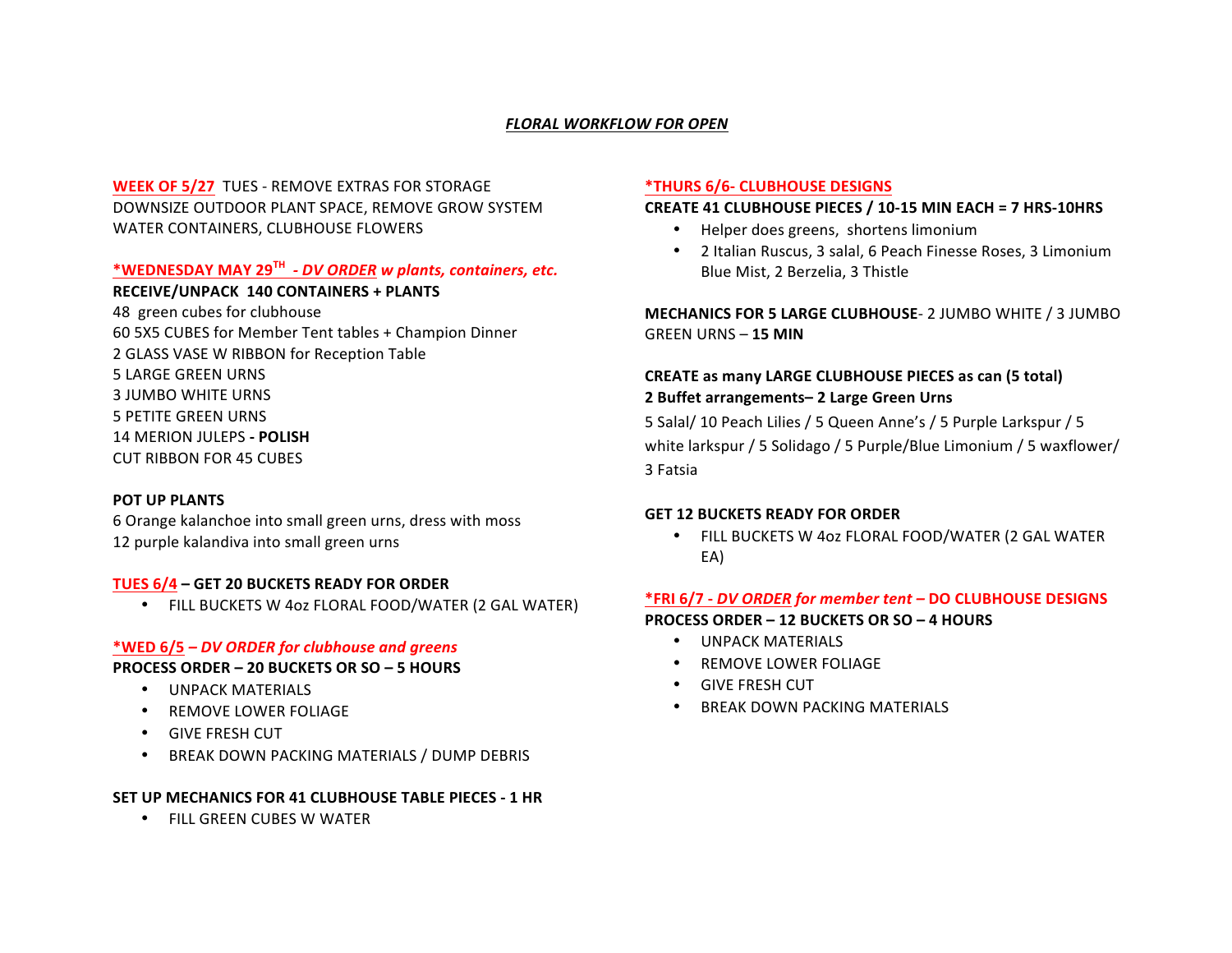## **FRI 6/7 CONTINUED**

# **CREATE remaining LARGE CLUBHOUSE PIECES 2 Buffet arrangements– 2 Large Green Urns**

5 Salal/ 10 Peach Lilies / 5 Queen Anne's / 5 Purple Larkspur / 5 white larkspur / 5 Solidago / 5 Purple/Blue Limonium / 5 waxflower/ 3 Fatsia

## **1** Reception Table Piece, Trophy Buffet – 1 lg green / 1 lg white urn

5 Salal, 10 Peach Roses / 4 Kale / 5 Queen Anne's / 5 Purple larkspur / 5 white larkspur / 5 Bells of Ireland / 5 Blue Limonium / 5 pink waxflower / 5 bupleurum / 3 green amaranth

**1 Upper Foyer Table in jumbo white urn** – 20 Red Lilies / 20 White Larkspur / 10 Green Amaranth / 20 Pink Waxflower / 10 salal

# **MECHANICS FOR 27 MEMBER TENT TABLE PIECES/ 12 JULEP / 18 JULEP - 1.5 HR**

- 1 HR PUT RIBBON INTO CUBES
- FILL W WATER / PLACE ON SHELVES
- Get 18 juleps ready w water
- GET 12 juleps ready w water

#### **\*SAT 6/8** *–* **MEMBER TENT DESIGNS**

# **CREATE 27 MEMBER TENT PIECES in cubes / 10-15 MIN EACH = 7.5 HRS-11.25HRS**

2 Italian Ruscus pieces / 3 Salal pieces / 2 Solidago / 2 Berzelia / 3 Yarrow, 5 Free Spirit Roses / 5 Mini Org Picante Calla / 3 Billy Balls, Apidistra Ribbon

#### **CREATE 18 JULEPS**

2 salal / 1 solidago / 1 berzelia /1 yarrow/3 FS roses/ 2 calla / 2 billy ball

#### **CREATE 14 MERION JULEPS**

5 Bupleurum, 3 Peach Finesse Roses, 1 salal, 1 Berzelia, 1 yarrow, 2 Small Green Carnations, 2 billy ball

#### **CREATE 18 SILVER JULEPS**

2 salal / 1 solidago / 1 berzelia /1 yarrow/3 FS roses/ 2 calla / 2 billy balls

# **CREATE GOLF SHOP/PLAYERS DESIGNS 1** med design for countertop/tbd

Greens tbd / 5 solidago / 5berzelia /5 yarrow / 5 FS roses / 5 calla / 5 billy ballz / 2 bupleurum

#### **3** small green urns for 3 tables w orange/gold

Greens tbd / 3 solidago / 3 berzelia / 3 yarrow / 5 FS roses / 5 calla / 3 billy ballz / 3 bupluerum

## **\*SUN 6/9** *–* **MEMBER TENT DESIGNS**

# **CREATE 12 SMALL BOTTLES W one gerber and plumosus for LOWER TERRACE**

#### **CREATE 2 BUFFET - 2 large green urn**

5 salal / 5 solidago / 10 peach finesse roses /10 free spirit roses /5 QA Lace / 10 white larkspur / 5 Bells of Ireland / 5 bupleurum/ 5 green amaranth

## **CREATE 1 LG RECEPTION - JUMBO WHITE URN**

5 salal / 5 ital ruscus / 5 solidago / 10 yarrow / 10 peach or orange lilies / 5 QA lace / 10 white larkspur 3 fatsia / 3 green amaranth

**PUT ALL DESIGNS OUT – NEED LOTS OF HELP HERE**